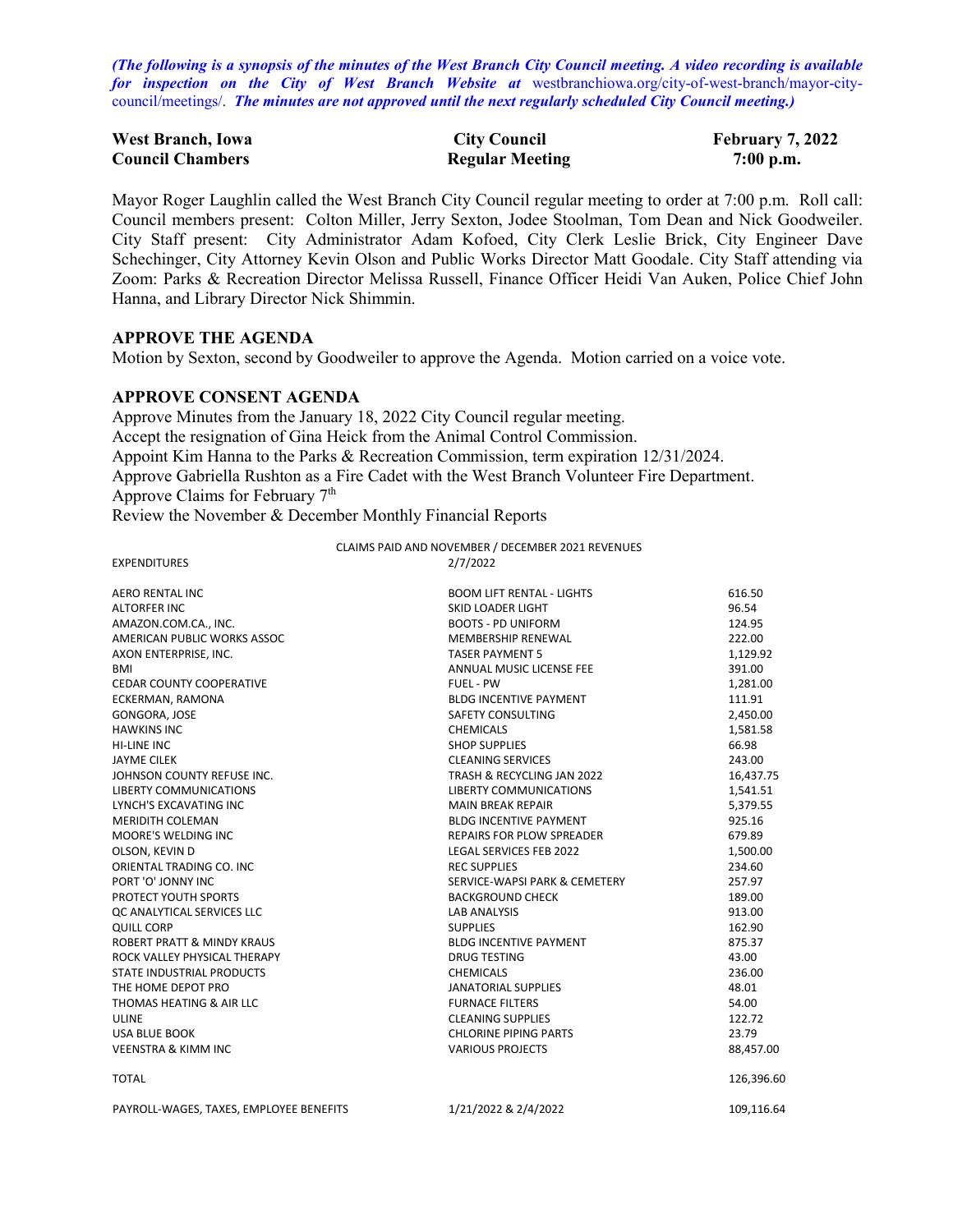#### PAID BETWEEN MEETINGS

600 WATER FUND

324 WW TREATMT FAC

| <b>ALLIANT ENERGY</b>                 |           | <b>ALLIANT ENERGY</b>        | 10,861.39  |
|---------------------------------------|-----------|------------------------------|------------|
| AMAZON.COM                            |           | <b>UNIFORM PANTS - PD</b>    | 108.00     |
| <b>BOUND TREE MEDICAL LLC</b>         |           | <b>REGULATORS</b>            | 28.79      |
| CJ COOPER & ASSOC                     |           | FIRE DEPT DRUG TESTING       | 189.20     |
| <b>CULLIGAN WATER TECH</b>            |           | <b>WATER SOFTNER SERVICE</b> | 55.13      |
| HEIMAN FIRE EQUIP                     |           | <b>GLOVES</b>                | 270.40     |
| <b>HOSPERS &amp; BROTHER PRINTERS</b> |           | <b>PRINTING</b>              | 73.67      |
| MIDSTATES ORG CRIME INFO              |           | MOCIC 2022 MEMBER FEES       | 100.00     |
| PITNEY BOWES PURCHASE POWER           |           | <b>REPLENISH POSTAGE</b>     | 551.75     |
| US BANK CORPORATE CARD                |           | <b>CREDIT CARD PURCHASES</b> | 504.47     |
| <b>WAGEWORKS</b>                      |           | <b>EMPLOYEE FLEX PLAN</b>    | 84.77      |
| UNUM LIFE INSURANCE COMPANY           |           | LIFE INSURANCE               | 660.23     |
| WELLMARK                              |           | <b>HEALTH INSURANCE</b>      | 18,968.70  |
| <b>TOTAL</b>                          |           |                              | 32,456.50  |
| <b>GRAND TOTAL EXPENDITURES</b>       |           |                              | 267,969.74 |
| <b>FUND TOTALS</b>                    |           |                              |            |
| 001 GENERAL FUND                      | 73,205.14 |                              |            |
| 022 CIVIC CENTER                      | 1029.81   |                              |            |
| 031 LIBRARY                           | 12912.96  |                              |            |
| 110 ROAD USE TAX                      | 20,128.23 |                              |            |

| 610 SEWER FUND                         | 12,951.04  |
|----------------------------------------|------------|
| 950 BC/BS FLEXIBLE BENEFIT             | 84.77      |
| <b>GRAND FUND TOTAL</b>                | 267,969.74 |
|                                        |            |
| REVENUE-FISCAL YEAR 2022               |            |
| <b>NOVEMBER</b><br><b>FUND</b>         |            |
| 001 GENERAL FUND                       | 139,037.45 |
| 022 CIVIC CENTER                       | 1,003.20   |
| 031 LIBRARY                            | 11,449.16  |
| 036 TORT LIABILITY                     | 1,942.59   |
| 110 ROAD USE TAX                       | 22,021.87  |
| 112 TRUST & AGENGY                     | 12,638.42  |
| <b>119 EMERGENCY TAX FUND</b>          | 1,744.56   |
| 121 LOCAL OPTION SALES TAX             | 69,044.19  |
| <b>125 TIF</b>                         | 31,178.83  |
| <b>226 DEBT SERVICE</b>                | 14,866.04  |
| <b>300 CAPITAL IMPROVEMENT RESERVE</b> | 2,568.45   |
| 302 ARPA FUND                          | 622.11     |
| 324-WW TREATMENT FAC IMPMT             | 29,150.00  |
| 600 WATER FUND                         | 61,264.14  |
| <b>610 SEWER FUND</b>                  | 65,900.16  |
| <b>740 STORM WATER UTILITY</b>         | 5,425.94   |
| <b>TOTAL</b>                           | 469,857.11 |
| REVENUE-FISCAL YEAR 2022               |            |
| <b>DECEMBER</b><br><b>FUND</b>         |            |
| 001 GENERAL FUND                       | 132,822.04 |
| 022 CIVIC CENTER                       | 1,065.26   |
| 031 LIBRARY                            | 1,013.63   |
| 036 TORT LIABILITY                     | 1,067.31   |
| 110 ROAD USE TAX                       | 24,984.02  |
| 112 TRUST & AGENGY                     | 6,943.59   |
| 119 EMERGENCY TAX FUND                 | 958.45     |
| 121 LOCAL OPTION SALES TAX             | 24,614.78  |
| <b>125 TIF</b>                         | 7,918.40   |
| <b>226 DEBT SERVICE</b>                | 7,548.13   |
| <b>300 CAPITAL IMPROVEMENT RESERVE</b> | 1,411.18   |
| 500 CEMETERY PERPETUAL FUND            | 48.43      |
| 501 KROUTH PRINCIPAL FUND              | 43.23      |

112 TRUST AND AGENGY 33,458.52 323 I-80 WEST, WATER MAIN REL 70<br>324 WW TREATMT FAC 87,450.00

326 ROUNDABOUT MAIN & CEDAR 286<br>327 SPONS WATER QUALITY 372 327 SPONS WATER QUALITY 372<br>600 WATER FUND 26,021.27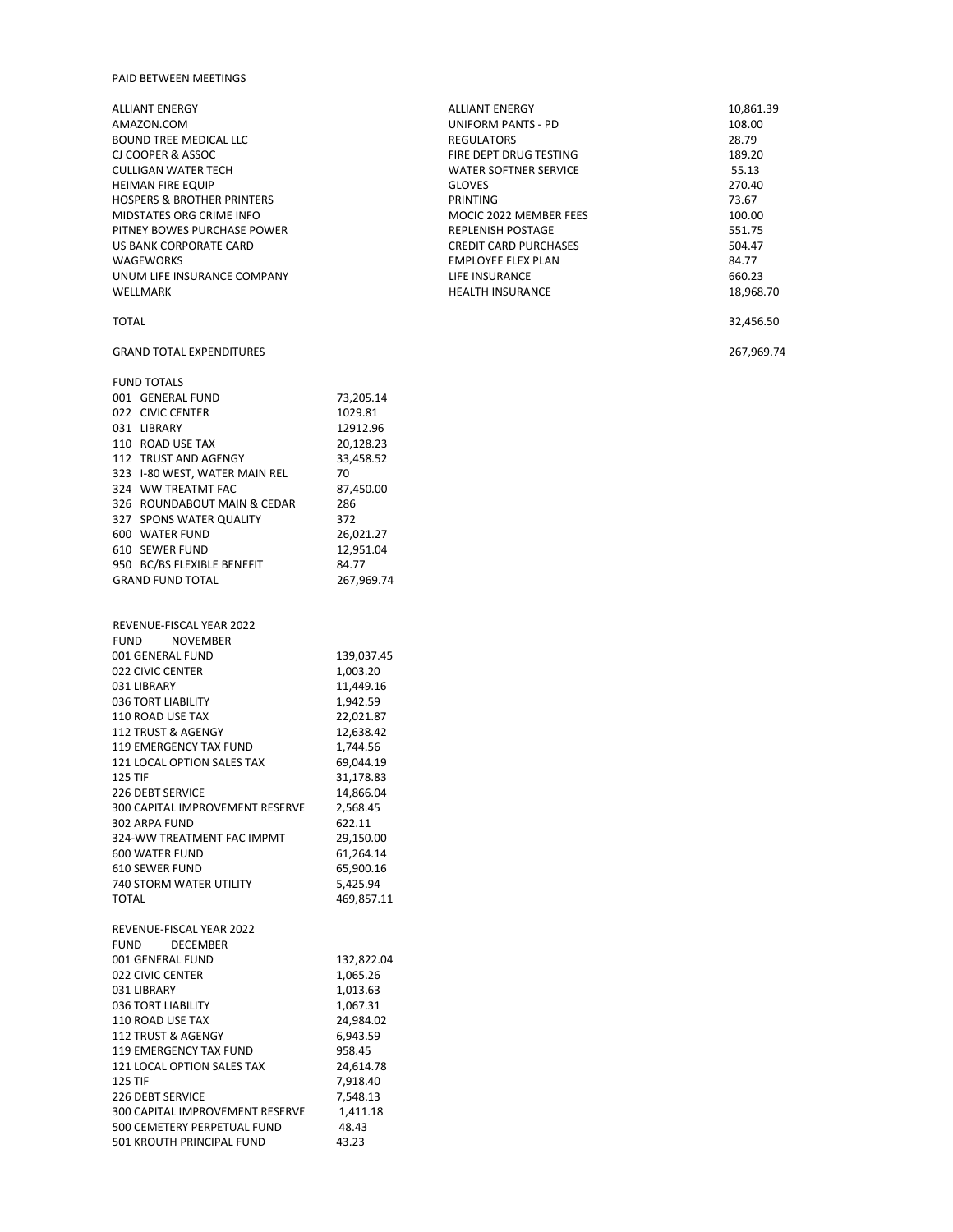| 502 KROUTH INTEREST FUND       | 19.30      |
|--------------------------------|------------|
| <b>600 WATER FUND</b>          | 43.320.73  |
| 610 SEWER FUND                 | 50.390.40  |
| <b>740 STORM WATER UTILITY</b> | 5.055.31   |
| TOTAL                          | 309.224.19 |

Miller asked if the City had been reimbursed by IDOT for the payment to Summers Excavating for the I-80 Water Main Relocation project. Schechinger said he was working with staff to provide the required documentation and that the city should receive repayment soon.

Motion by Dean second by Goodweiler to approve the Consent agenda. AYES: Dean, Goodweiler, Stoolman, Miller, Sexton. NAYS: None. Motion carried.

# **PRESENTATIONS / COMMUNICATIONS / OPEN FORUM - NONE**

Rod Ness, Cedar County Economic Development Commission (CCEDCO) attended the meeting to provide an update on the groups mission and recent activities. Ness said that CCEDCO offers a community driven approach to economic development based on a Local First orientation, focused on long-term sustainable growth by leveraging existing community assets. Ness highlighted a few of the group's recent accomplishments during FY20-21 such as: implemented the State of Iowa Home Base Community designation, secured Iowa Great Places designation for another two years, and continues to build GrowHere.org campaign awareness. Ness added that for FY22-23, the group will work on county welcome signage, update their website and improve content, implement the Seeding Cedar Program to help communities offset tree damage to the tree canopy, provide economic support and partnership to the Hometown Pride Program and leverage the County's Home Base Community designation to secure additional business partners.

# **PUBLIC HEARING / NON-CONSENT AGENDA**

Motion to set the FY2023 Budget Max Levy Public Hearing date – February 22, 2022. /Move to action.

Second Reading Ordinance 790 – Amending Title "Traffic and Vehicles" Chapter 65 "Stop or Yield Required". / Move to action.

Motion by Sexton, second by Goodweiler. AYES: Sexton, Goodweiler, Miller, Stoolman, Dean. NAYS: None. Motion carried.

#### Second Reading Ordinance 790 – Amending Title "Traffic and Vehicles" Chapter 65 "Stop or Yield Required". / Move to action.

Motion by Miller, second by Sexton to approve second reading of Ordinance 790. AYES: Miller, Sexton, Stoolman, Dean, Goodweiler. NAYS: None. Motion carried.

#### Public Hearing – Proposal to rezone an approximate 7.92-acre parcel in The Meadows Subdivision, West Branch, Iowa.

Laughlin opened the public hearing at 7:19 p.m. Chris Kofoed, Meadows Development Inc. explained that the rezoning request from R-1 to R-2 would match the zoning on either side of the property on Prairie View Drive and south on Ridge View Drive. Kofoed said his engineers were still working on the plat and lot sizes as they have two developers interested in the parcel. Kofoed also stated that a detention basin may be needed due to drainage from the Greenview Subdivision. There were no other public comments. Laughlin closed the public hearing at 7:21 p.m.

### First Reading Ordinance 791 – Rezoning an approximate 7.92-acre parcel from R-1 Residential District to R-2 Residential District. / Move to action.

Laughlin said his only concern with the R-2 zoning is that homes on Dawson and Prairie View Drive (on the west end) are all "starting to look alike" and that wasn't what he envisioned for the city's growth. Sexton agreed with Laughlin's comments and asked if the Meadows would create a covenant to avoid further repetition. Kofoed said depending on who purchases the lots, they could be single family homes which may satisfy their concerns. There were no other comments from the Council.

Motion by Dean, second by Miller to approve first reading of Ordinance 791. AYES: Dean, Miller, Sexton, Stoolman, Goodweiler. NAYS: None. Motion carried.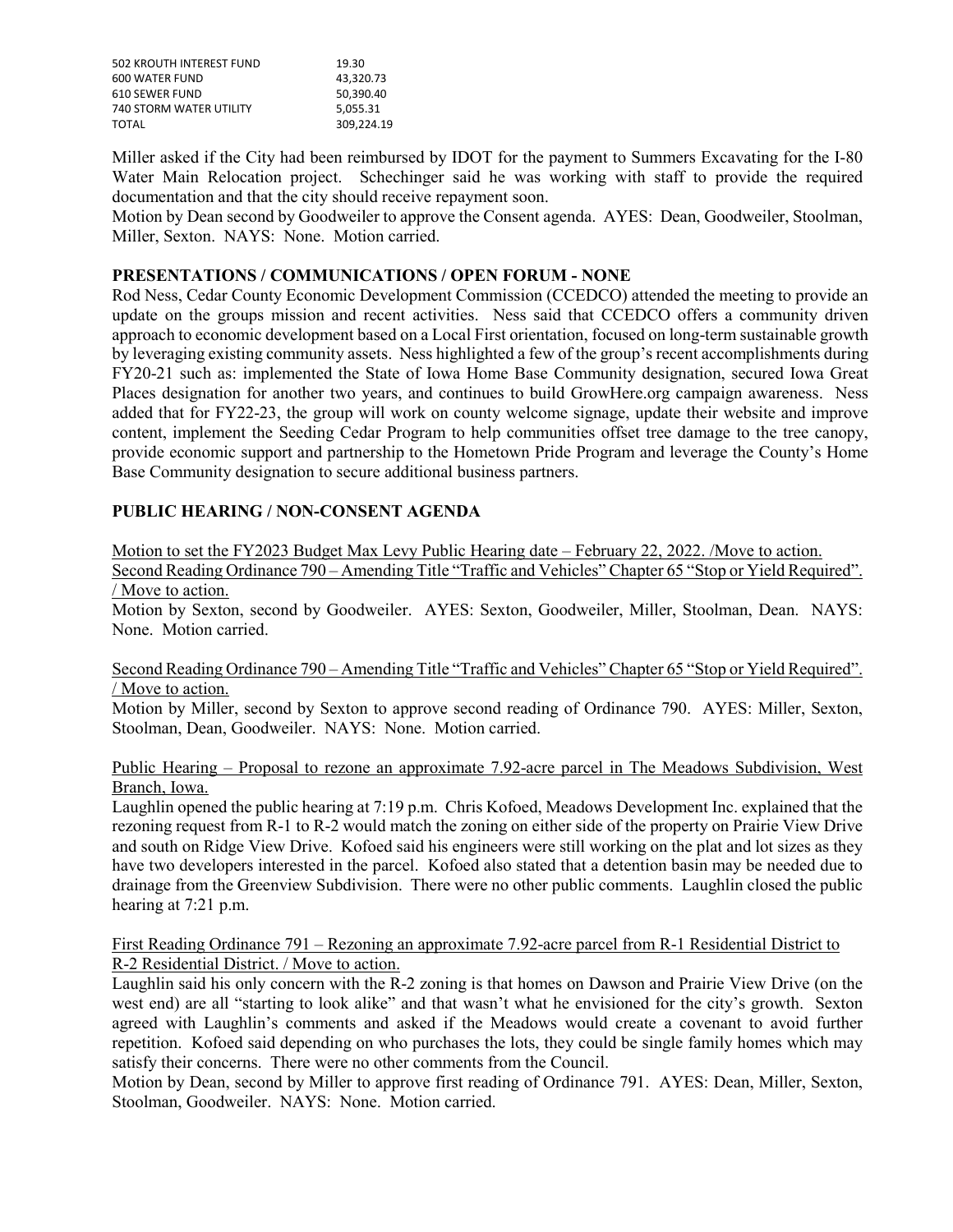Resolution 2022-07 –Setting a Public Hearing on the Plans, Specifications, Estimate of Cost and Form of Contract: ordering Bids and directing Notice of the same: all for the West Branch Wastewater Treatment Facility Project. / Move to action.

Motion by Miller, second by Dean to approve Resolution 2022-07. AYES: Miller, Dean, Stoolman, Goodweiler, Sexton. NAYS: None. Motion carried.

#### Resolution 2022-08 –Approving various contracts for Hoover's Hometown Days 2022 in the amount of \$15,050.00. / Move to action.

Stoolman said she struggles with approving expenses for a "party' when a tight budget year (or two) are imminent for the city. Recent budget discussions have the Council re-thinking how much the event costs tax payers and wondered where expenses could be cut in the event or how the city could re-coup some of the money spent on the event. Also, surmising that the inflatables are the second most expensive item of the event next to the fireworks. Council asked if staff had considered the idea of charging for the inflatables by selling wristbands. Russell said she had done some checking and that in order to charge an admission, the National Park Service (where the inflatable are placed) would require a special permit that would cost the city \$618 dollars. Russell said the Hoover's Hometown Days committee would be discussing the matter further at their next meeting. She added that a community survey was done after last year's event and inflatables were listed as one of the most popular activities for the kids. Russell said she would report back to the Council when more details were worked out. Brick added that a good share of the donations received for the event each year were for the children's activities, stages and musical events which help off-set the total cost of those activities. Motion by Goodweiler, second by Dean to approve Resolution 2022-08. AYES: Goodweiler, Dean, Stoolman, Miller, Sexton. NAYS: None. Motion carried.

# Resolution 2022-09–Approving a fireworks agreement with J&M Displays for Hoover's Hometown Days 2022. /Move to action.

Two options were offered this year from the vendor due to rising cost of goods and shipping. The council decided to stick with their original budget of \$25,000 even though in meant a shorter firework show. Motion by Dean, second by Sexton to approve Resolution 2022-09. AYES: Dean, Sexton, Miller, Stoolman, Goodweiler. NAYS: None. Motion carried.

#### Resolution 2022-10 – Amending a policy regarding the use of credit cards. / Move to action.

Van Auken explained the current process for city credit card use by employees and mentioned the challenges that brought about this requested change. She explained this new policy would provide department directors with their own city issued credit card and would be responsible for reconciling and turning in receipts to her for timely payments to the vendor. The Council questioned the meal expense when on city business. Brick clarified that currently liquor and gratuity are not reimbursable expenses according to the employee handbook. The council agreed with the policy but wanted staff to clarify the meal expense portion of the resolution to match the employee handbook.

Motion by Sexton, second by Goodweiler to approve Resolution 2022-10. AYES: Sexton, Goodweiler, Stoolman, Dean, Miller. NAYS: None. Motion carried.

# Resolution 2022-11 – Establishing a Reserve Requirements Policy. / Move to action.

Kofoed reminded the Council of this discussion during budget work sessions and that this policy will help him and the finance officer monitor the various funds and reserves to maintain solvency. He said the purpose of the policy is to discipline this council and future council for the start of financial stability and said it would also be a policy for himself and the finance officer to report to the Council.

Motion by Goodweiler, second by Dean to approve Resolution 2022-11. AYES: Goodweiler, Dean, Miller, Stoolman, Sexton. NAYS: None. Motion carried.

Resolution 2022-12 – Setting a date for Consultation and a date for a Public Hearing on the proposed Amendment #4 to the Amended and Restated West Branch Urban Renewal Plan. / Move to action.

Olson said this consultation and amendment #4 is for adding Dawson Plaza to the Urban Renewal Plan. Olson said their will be another amendment for other projects still under negotiation at a future date.

Motion by Goodweiler, second by Sexton to approve Resolution 2022-12. AYES: Goodweiler, Sexton, Stoolman, Dean, Miller. NAYS: None. Motion carried.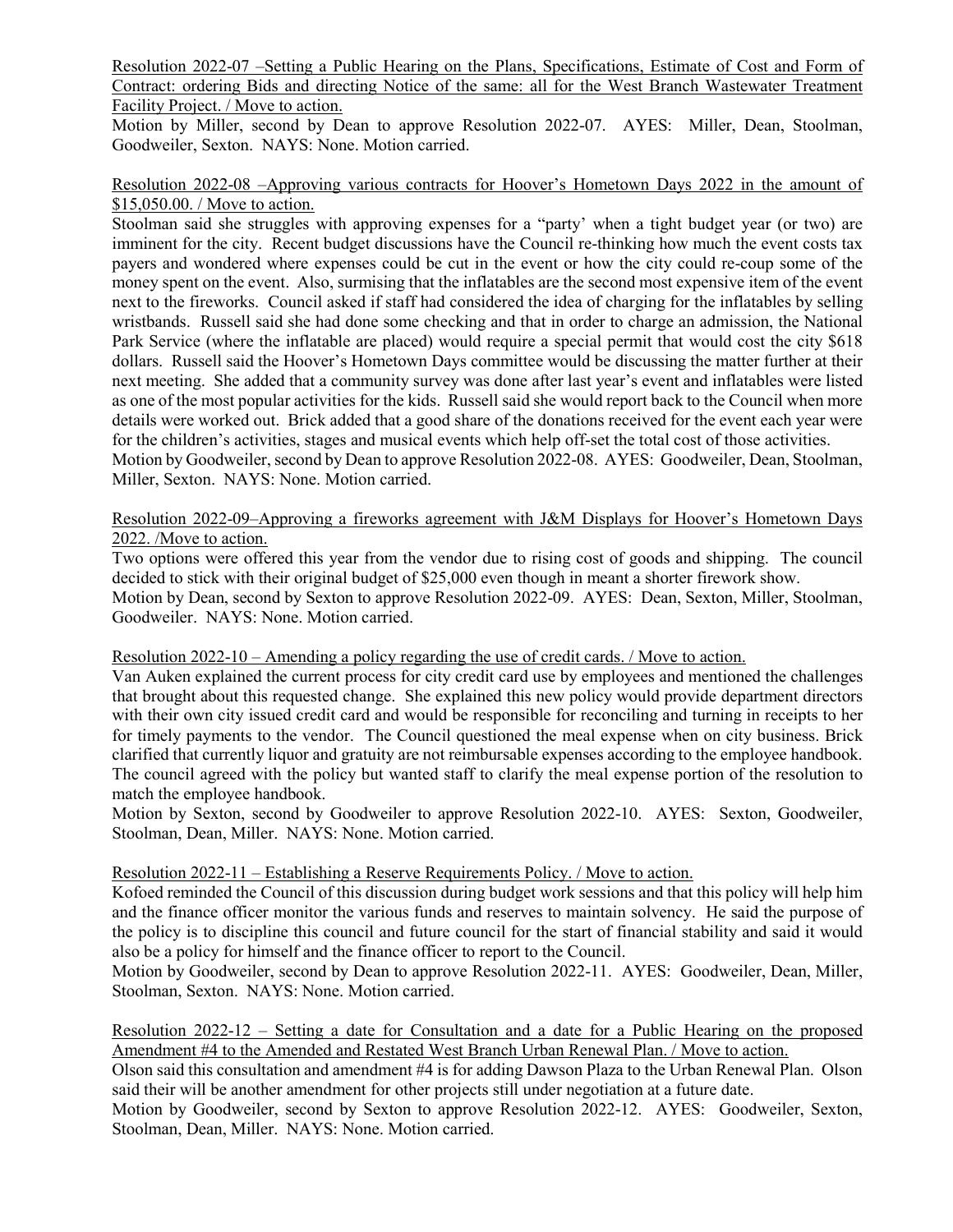### Discussion – Herbert Hoover Hwy / Cedar-Johnson Road Roundabout Update (Dave Schechinger)

Schechinger asked the Council for direction to proceed with Johnson County Engineers to get final costs estimates for the project which will include additional financial responsibility for the city due to the 1977 28E Agreement regarding responsibility of future improvements to Cedar-Johnson Road. While the Council was not happy that the 1977 agreement was binding, the majority of the Council felt that proceeding with the roundabout is still the safest option for that area of town with future development in The Meadows and the increased high school and middle school traffic. Four council members agreed to move forward with the project as costs continue to rise. Stoolman said 'no' to the project.

#### Discussion – Impact 7G Grant Proposal (City Administrator Adam Kofoed)

Kofoed explained that the city was in a position to be eligible for \$500,000 grant from the Iowa Finance Authority Watershed Infrastructure Fund for Watershed Protection Projects. Kofoed said the project selected is in The Meadows subdivision. Kofoed who has family ties to the developer of The Meadows, asked City Engineer Dave Schechinger explain why this property was selected. Schechinger said Impact 7G prepared a Watershed Assessment in 2021 and The Meadows was listed as one of the top three priority projects. Kofoed said the grant requires a 5% match (or \$25,000) which would come from the \$719,000 grant the City recently received for the Wapsi Creek Widening project. In addition, the application cost is \$10,000 which would be paid from by storm water utility funds. The Council agreed with Kofoed's and Schechinger's proposal and directed them to proceed with preparing a resolution for consideration.

#### Discussion - Tree Committee update (Public Works Director Matt Goodale)

Goodale said the committee revised their plan for trees sizes based on Council feedback. He said the larger trees would not impact the amount of funds they'd request from the tree budget, only that they would plant less of them on residents' properties. Goodale said he supports the groups efforts and said that it would take some of the burden off of his staff. He also suggested that once the committee is established and priorities identified, that the committee should be added to the West Branch Code of Ordinances. The council approved of the committees revised plan.

### **CITY ADMINISTRATOR REPORT**

Kofoed stated that he is closely monitoring recent legislative changes regarding the reduction of state tax and the possibility in the reduction of local option sales tax (LOST) and how that would affect the city. Kofoed said his big concern for the LOST, is that the city uses it to pay for the \$4M park improvements bond. Kofoed said he will keep monitoring the situation and keep the Council advised of any new developments.

### **CITY ATTORNEY REPORT**

Olson added that the current legislature "continues its assault on cities" and felt they are trying to take away local control.

### **CITY ENGINEER REPORT**

Schechinger reported on his recent activities with The Meadows Part  $3 \& 5$ . Part  $3$  bringing a new developer to town with a mix of commercial and residential property. Part 5, rezoning from R-1 to R-2. He continues to work with adjacent property owners along the Wapsi Creek/Beranek Park (creek widening), Waste Water Treatment Facility will be going out to bid soon with construction scheduled to start in the spring.

# **STAFF REPORTS**

No reports.

#### **COMMENTS FROM MAYOR AND COUNCIL MEMBERS**

Laughlin reported on the Community Visioning Committee had its first meeting and that community surveys would developed and would be going out soon. He said he would be attending a Lower Cedar Watershed Authority meeting this week and said the group may be requesting more funds from the city. Laughlin said currently the city gives them \$500 per year. Laughlin also said he was approached by a resident regarding contingency money left over from Cubby Park being used for the Wapsi Creek Widening project. The resident felt that those funds were for Cubby Park and that additional pickle ball courts were needed due its popularity.